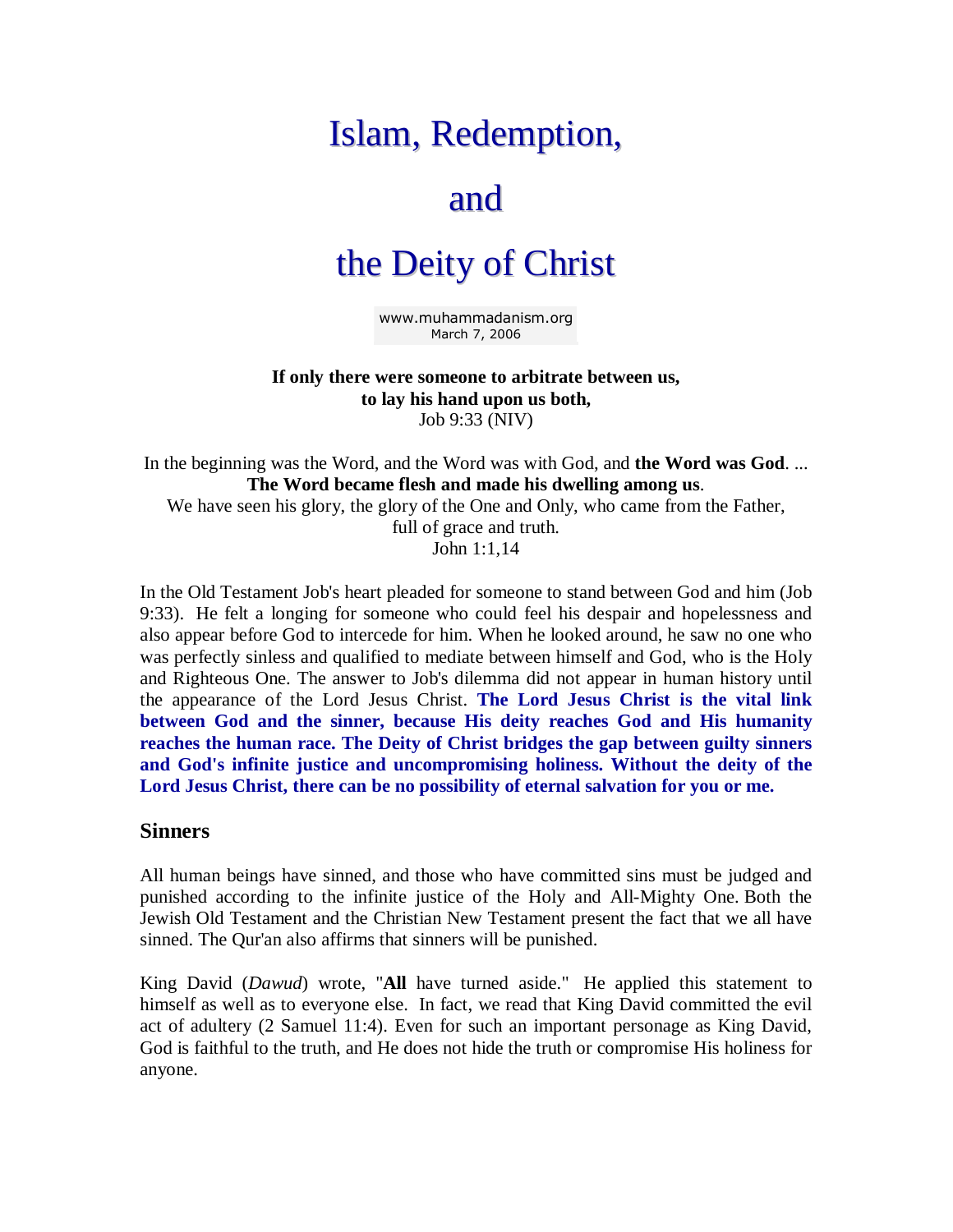The LORD looks down from heaven on the sons of men to see if there are any who understand, any who seek God. *All* **have turned aside**, they have together become corrupt; there is no one who does good, not even one. Psalms 14:2-3 (NIV)

The Prophet Isaiah wrote that "we **all**, like sheep, have gone astray," and there is no exception to the little word, **all**.

**We** *all***, like sheep, have gone astray, each of us has turned to his own way**; and the LORD has laid on him the iniquity of us all. Isaiah 53:6 (NIV)

*All* **of us have become like one who is unclean, and all our righteous acts are like filthy rags**; we all shrivel up like a leaf, and like the wind our sins sweep us away. Isaiah 64:6 (NIV)

Although many other scriptures could be referenced, we will quote a final one from the New Testament that supports the Old Testament's view of the sinfulness of mankind. It says,

#### **For** *all* **have sinned and fall short of the glory of God**, Romans 3:23 (NIV)

The Greek word for sin (hamartia,  $\alpha\mu\alpha\rho\tau\alpha$ ) means to miss the target. Now it is acknowledged that some miss the target more than others do, so it is true that humans do not all sin to the same degree. However, they **all** miss the mark of the glory of God. As the Lord Jesus Christ said, the standard of perfection is the very perfection of God Himself.

Be perfect, therefore, as your heavenly Father is perfect. Matthew 5:48 (NIV)

### **Prophets were sinners**

The Bible gives us a faithful account of the sins of the Old and New Testament prophets. As much as we find it distasteful, God is the True One, so He presents a true record of their deeds, both the good and the evil. God cannot lie (Hebrews 6:18). Thus, God cannot present a fanciful account of the lives of the prophets. Therefore, when we read the Holy Scriptures, we see prophets were sinners who needed God's grace, mercy, and forgiveness like everyone else.

Most modern Muslims are unbelievers (*kafirs*) when it comes to the testimony of the Qur'an regarding the sins of the prophets. They attempt to soften the force of the Qur'an and to pass off the sins of the prophets as instances of forgetfulness, unwitting mistakes, simple ignorance, or examples of pious humility.

However, the Qur'an notes that Adam and Eve disobeyed the clear command of God who told them neither to eat the fruit of the tree nor to heed the words of Satan. They knowingly disobeyed both of God's commands; and, if God had not forgiven them, they knew they would have been lost and eternally doomed. When they said, "We have wronged ourselves," they were not innocent nor were they speaking with feigned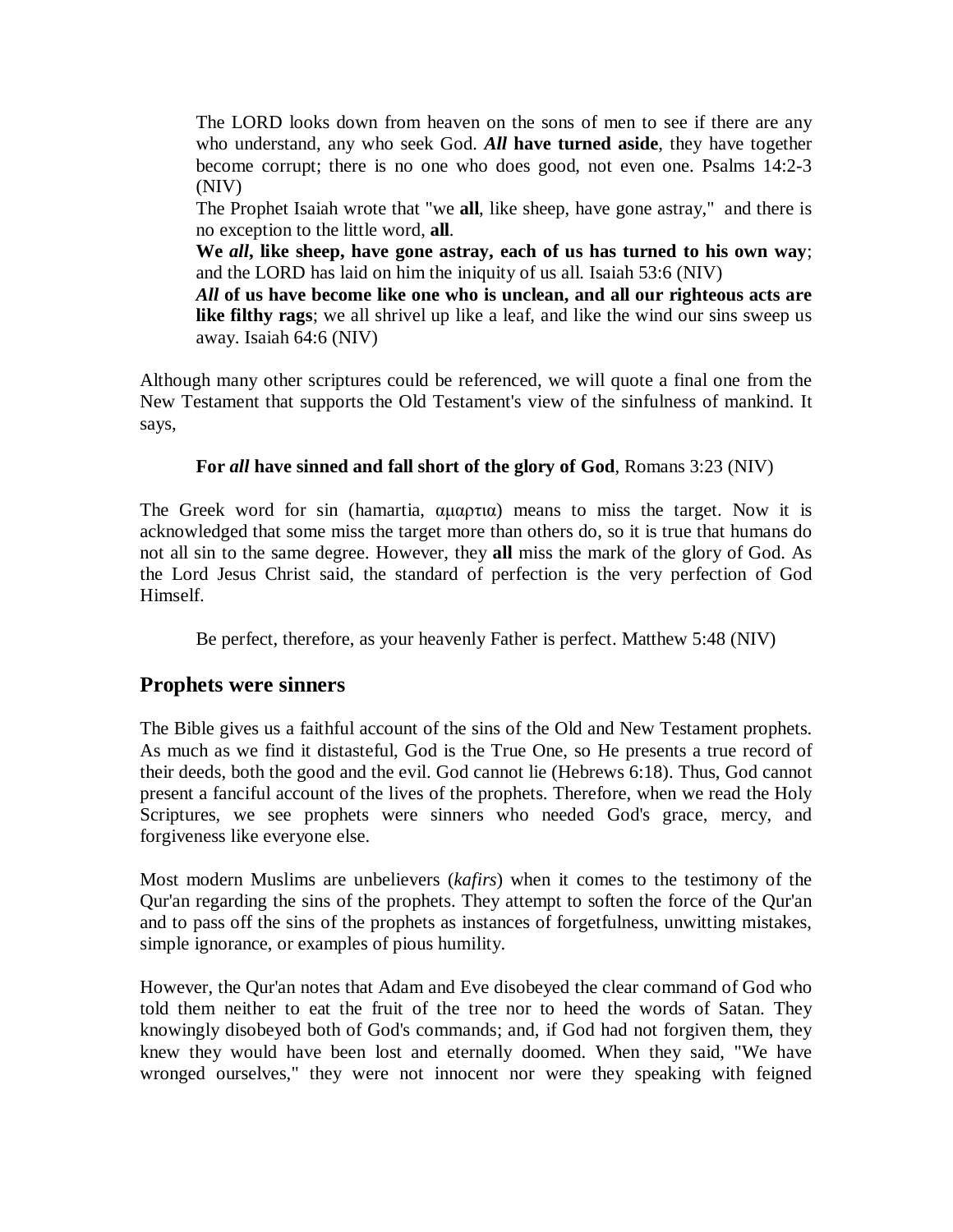humility nor was it a plea of ignorance. They knew without a doubt they had offended and disobeyed the two direct commands of God, the All-Mighty.

... And their Lord called them, saying: **Did I not forbid you from that tree and tell you: Lo! Satan is an open enemy to you? They said: Our Lord! We have wronged ourselves.** If thou forgive us not and have not mercy on us, surely we are of the lost". Sura al-Araf 7:22-23. (Pickthal's translation)

The Qur'an states that the Prophet Abraham (*Ibrahim*) hoped that his sin would be forgiven on the Day of Judgment.

"And **Who, I ardently hope, will forgive me my sin on the Day of Judgment**". Sura Ash-Shu'ara 26:82

The Prophet Moses (*Musa*) needed forgiveness.

He said: My Lord! **Lo! I have wronged my soul, so forgive me**. Sura Al-Qasas 28:16

And the Prophet Jonah (*Yunus*) was "blameworthy" for his rebellious deeds.

And the fish swallowed him while **he was blameworthy**. Sura As-Saffat 37:142

So, the Qur'an contradicts the Muslim's idea that the prophets were sinless.

### **Muhammad was a sinner**

Although many modern Muslims claim that Muhammad was sinless, the Qur'an and the ancient hadith collections present a more realistic picture. The ancient Islamic sources prove that Muhammad was a sinner, and that he was instructed to ask for the forgiveness of his sins past and future. The Arabic word for sin is a word that is used to describe the evil deeds of wicked people in the Qur'an. So, it is more than a word meaning to make a mistake, as so many Muslims claim when they seek to escape the force of these verses in the Qur'an. The Qur'an uses the term 'offence' (خنب) for very serious deeds of wickedness, some of which are among 'heinous' or 'mortal' (كبائر) sins.

Then have patience (O Muhammad). Lo! the promise of God is true. And **ask forgiveness of thy sin**, and hymn the praise of thy Lord at fall of night and in the early hours. Sura al-Ghafir 40:55

That **Allah may forgive thee of thy sin that which is past and that which is to come**, and may perfect His favour unto thee, and may guide thee on a right path, Sura al-Fath 48:2

So know (O Muhammad) that there is no Allah save Allah, and **ask forgiveness**  for thy sin and for believing men and believing women. Allah knoweth (both) your place of turmoil and your place of rest. Sura Muhammad 47:19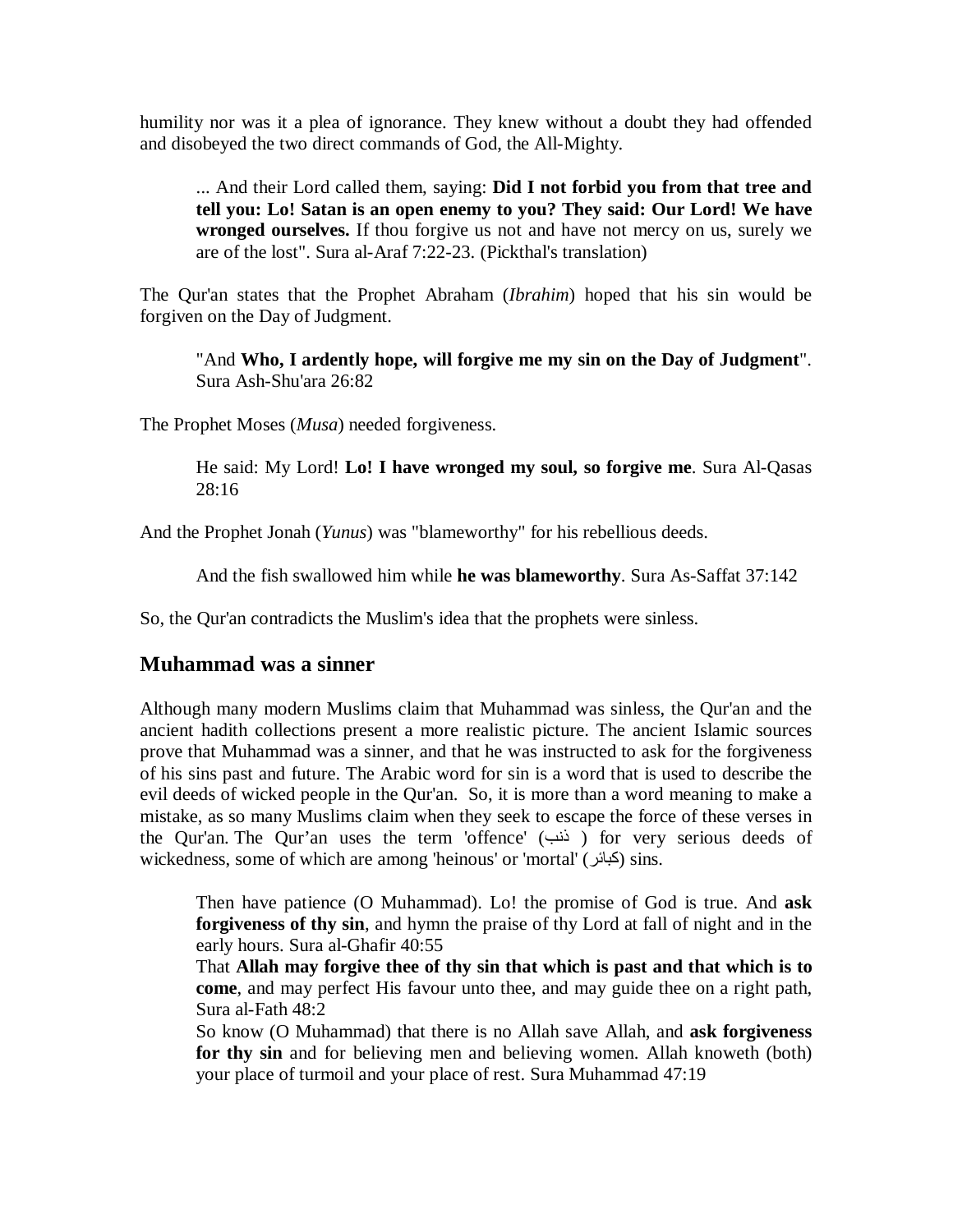In addition to the Qur'an, the sahih hadiths affirm that Muhammad was a sinner. The most respected hadiths, Sahih al-Bukhari and Sahih Muslim, state that Muhammad beseeched Allah for the forgiveness of his sins in the past as well as those that he would commit in the future. He even mentioned his sins that he did in secret.

Narrated Ibn 'Abbas: The Prophet used to invoke Allah at night, saying, "O Allah: All the Praises are for You: You are the Lord of the Heavens and the Earth. All the Praises are for You; You are the Maintainer of the Heaven and the Earth and whatever is in them. All the Praises are for You; You are the Light of the Heavens and the Earth. Your Word is the Truth, and Your Promise is the Truth, and the Meeting with You is the Truth, and Paradise is the Truth, and the (Hell) Fire is the Truth, and the Hour is the Truth. O Allah! I surrender myself to You, and I believe in You and I depend upon You, and I repent to You and with You (Your evidences) I stand against my opponents, and to you I leave the judgment (for those who refuse my message). **O Allah! Forgive me my sins that I did in the past or will do in the future, and also the sins I did in secret or in public.** You are my only God (Whom I worship) and there is no other God for me (i.e. I worship none but You)." [Sahih al-Bukhari Volume 9, Book 93, Number 482](http://www.usc.edu/dept/MSA/fundamentals/hadithsunnah/bukhari/093.sbt.html009.093.482)<sup>1</sup>

Narrated Shaddad bin 'Aus: The Prophet said, "The most superior way of asking for forgiveness from Allah is: 'Allahumma anta Rabbi la ilaha illa anta. Khalaqtani wa ana 'abduka, wa ana 'ala 'ahdika wa Wa'dika mastata'tu abu'u Laka bi ni 'matika wa abu'u Laka bidhanbi; faghfirli fa'innahu la yaghfiru-dh-dhunuba ill a ant a. A'uidhu bika min sharri ma sana'tu.' <sup>2</sup> If somebody recites this invocation during the night, and if he should die then, he will go to Paradise (or he will be from the people of Paradise). And if he recites it in the morning, and if he should die on the same day, he will have the same fate." Sahih al-Bukhari Volume 8, Book 75, Number  $335<sup>3</sup>$  The transliterated Arabic text is translated in endnote 2.)

'A'isha reported: The Holy Prophet (may peace be upon him) entered my house when a Jewess was with me and she was saying: Do you know that you would be put to trial in the grave? The Messenger of Allah (may peace be upon him) trembled (on hearing this) and said: It is the Jews only who would-be put to trial. 'A'isha said: We passed some nights and then the Messenger of Allah (may peace be upon him) said: Do you know that it has been revealed to me:" You would be put to trial in the grave"? **'A'isha said: I heard the Messenger of Allah (may peace be upon him) seeking refuge from the torment of the grave after this.** [Sahih Muslim Book 004, Number 1212](http://www.usc.edu/dept/MSA/fundamentals/hadithsunnah/muslim/004.smt.html004.1212)<sup>4</sup>

In his *Sirat Rasul Allah*,<sup>5</sup> Ibn Ishaq presented a number of Muhammad's sins, such as, banditry, murder, and sexual misconduct. So, it is no wonder that Muhammad was afflicted with a guilty conscience. However, rather than providing additional proof that human beings are sinners and that Muhammad was a sinner too, we proceed with our topic at hand.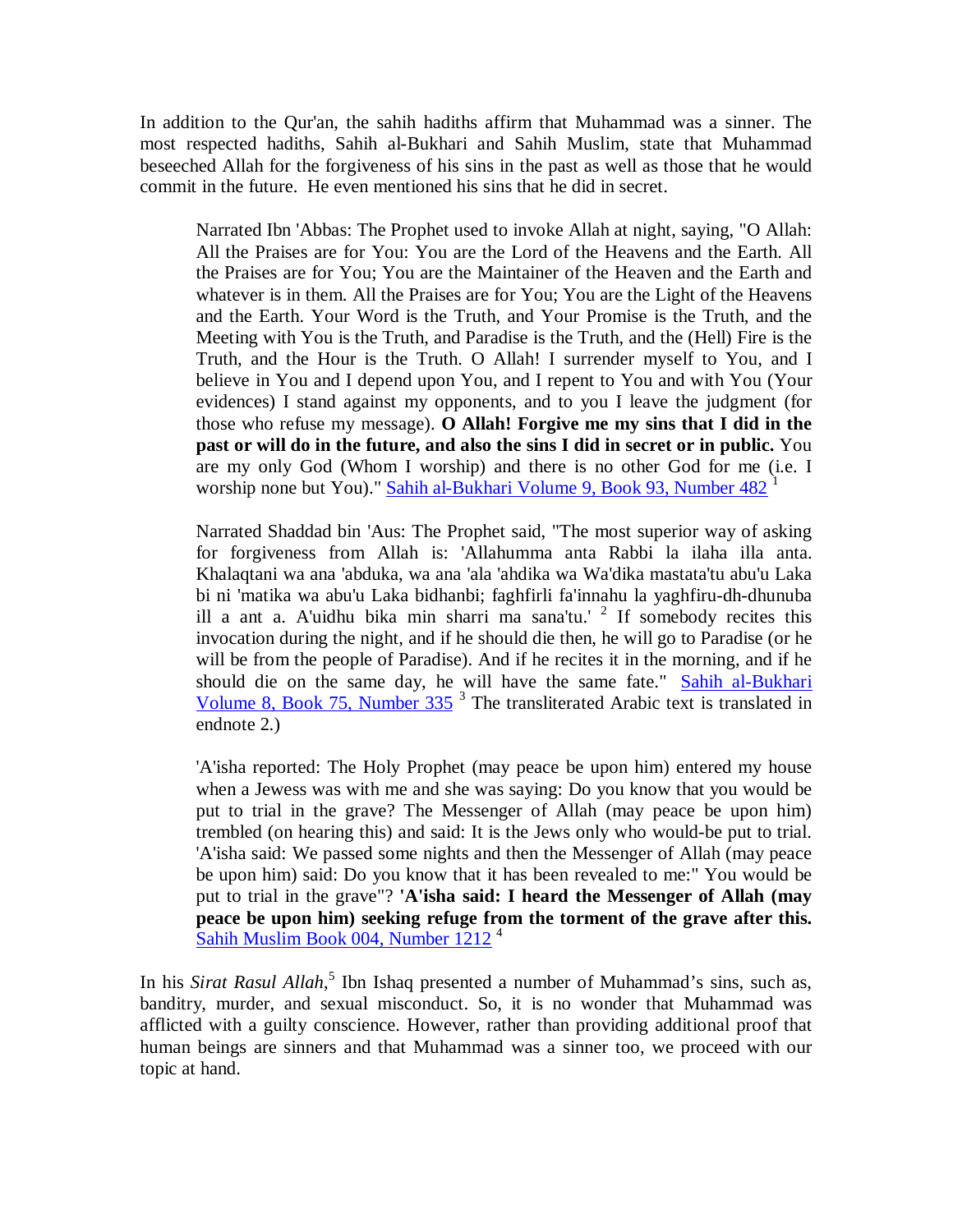#### **The Lord Jesus Christ was sinless**

The Apostles Peter, John, and Paul affirmed that the Savior was sinless, each according to their own life experience. The Apostle Peter is better known for his *actions*, so he wrote that the Lord Jesus Christ *did* **no sin**. By contrast, the Apostle John was the most *contemplative and appreciative of the inner meditative life*, so he wrote that Christ *had* **no sin** within Him. Finally, the Apostle Paul was *educated and the most intellectual* of the Apostles. He said that the Lord Jesus Christ *knew* **no sin**.

Peter - **He committed no sin**, and no deceit was found in his mouth. 1 Peter 2:22 (NIV)

John - But you know that he appeared so that he might take away our sins. And **in him is no sin**. 1 John 3:5 (NIV)

Paul - For he hath made him to be sin for us, **who knew no sin**; that we might be made the righteousness of God in him. 2 Corinthians 5:21

According to the Qur'an, Jesus was pure and sinless. Yusuf Ali's translation of Sura Maryam 19:19 is rendered "holy son" for Jesus, while others translate the Arabic text as "faultless son" (Pickthal), "pure son" (Shakir), "righteous son" (al-Hilali & Khan), "good son" (Ahmed Ali), "holy son" (Sale), "pure boy" (Palmer), "holy son" (Rodwell), and "a boy most pure" (Arberry).

He said: "Nay, I am only a messenger from thy Lord, (to announce) to thee the gift of a holy son. Maryam 19:19 (Yusuf Ali's translation)

In contrast to Muhammad, the Qur'an states that the Lord Jesus Christ was pure, holy, good, and righteous. The Qur'an never indicates that Jesus was instructed to ask for the forgiveness of His sins.

#### **God's Holiness & Justice**

Just as the Holy Scriptures teach us that human beings are sinners, it also teaches us that God is the perfection of Holiness and Justice. In other words, God never compromises His justice to show mercy. The person who sins must die and face the awful judgment of God at the Last Day.

Just as man is destined to die once, and after that to face judgment, Hebrews 9:27 (NIV)

Because each one of us is a sinner, we must eventually die and face the judgment of God for our sins. Are you ready to give an account of your sins before the All-Knowing One? Do you entertain the false idea that God will excuse your sins because you did some good deeds during your life? This is a foolish, sinful, and pagan notion! To see how wrong idea this is, let's suppose a person works hard and is good to his children. Of course, these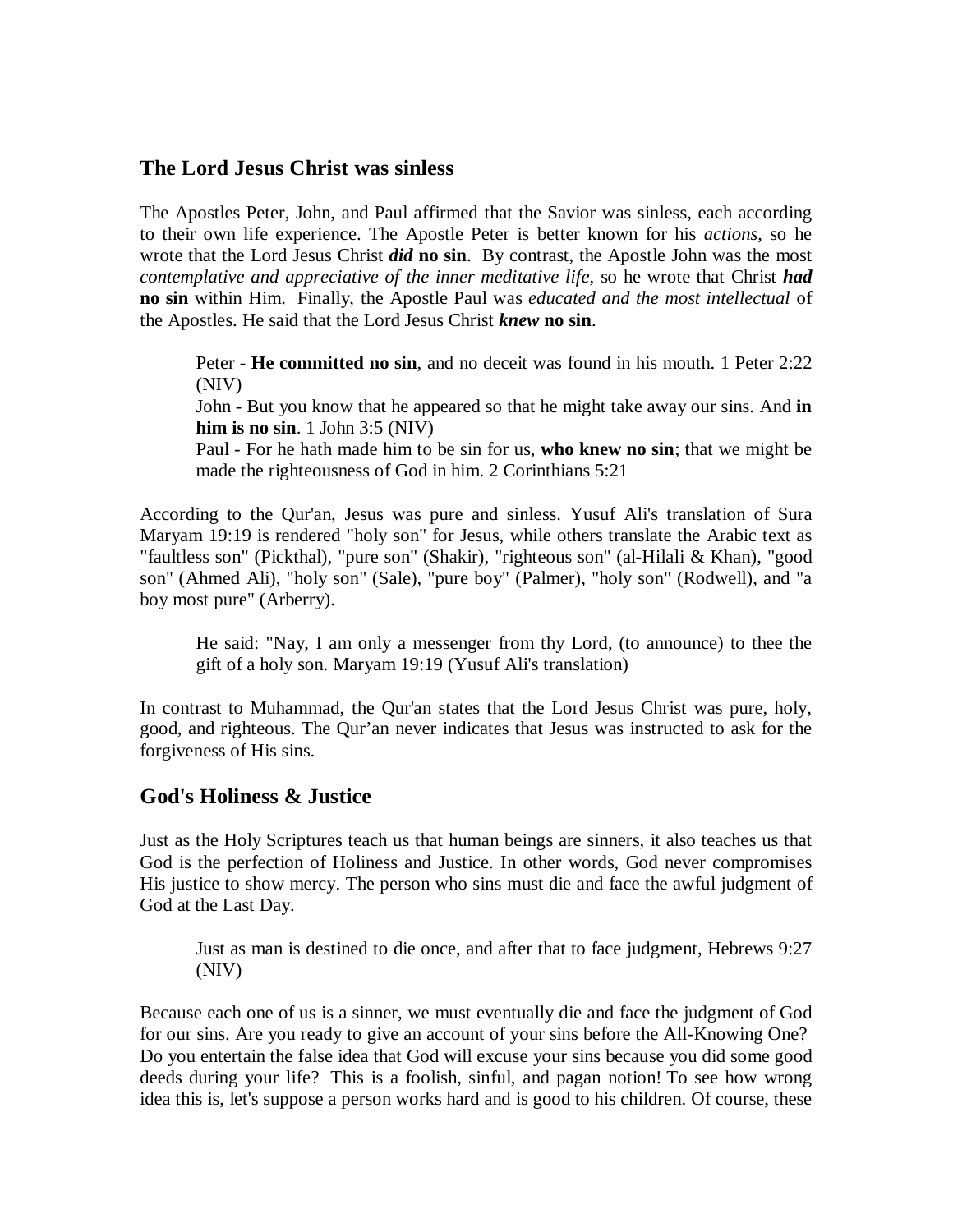are good and praiseworthy deeds in themselves. They are deeds that God has commanded and that He expects us to do.

"Does he thank that servant because he did the things that were commanded him? I think not.

"So likewise you, when you have done all those things which you are commanded, say, 'We are unprofitable servants. We have done what was our duty to do.'" Luke 17:9-10 (NKJ)

However, let's suppose this very person robs a bank. Do you think that a human judge will forgive him because he is a hard worker and is a good parent too? Of course, not! A faithful and true judge must judge the evil of the bank robbery. His good deeds do not justify his evil deeds! An honest and true judge must condemn and punish his evil deeds. Likewise, God's justice and holiness requires that all the sins of a sinner must be punished, and the wages of sin is death.

For **the wages of sin is death**, but the gift of God is eternal life in Christ Jesus our Lord. Romans 6:23 (NIV)

We read in the Holy Scriptures that God's wrath will punish all the ungodliness and wickedness of sinners.

The wrath of God is being revealed from heaven against all the godlessness and wickedness of men who suppress the truth by their wickedness, Romans 1:18 (NIV)

By the same word the present heavens and earth are reserved for fire, being kept for the day of judgment and destruction of ungodly men. 2 Peter 3:7 (NIV)

In conclusion, we are all wicked servants who have sinned against our master. Holy Scripture states that all those who have sinned must face the awful judgment of the infinite Justice and eternal Wrath of All-Mighty God.

## **The Message of all the true Prophets of God**

All the true prophets of God believed in the value of substitutionary sacrifice. The first book of the Jewish Old Testament (*Taurat*) shows that the punishment for sin is death. In Genesis, we see Adam and Eve sin willfully and knowingly against an explicit command of God. Their sinful act of rebellion brought death upon the entire human race. There was no way that God could maintain His own Justice and still bless them unless their sins were forgiven. It was then that God covered them with the skin of an animal whose life had to be taken to provide them a covering (Genesis 3:21). God also promised there would appear in human history a person who would be the seed of a woman (a virginborn child) who would bruise the head of the serpent, Satan (Genesis 3:15, Isaiah 7:14).

Next, we read that Abel offered a ceremonially clean animal whose life was taken in sacrifice (Genesis 4:4). No doubt, Abel had heard his parents tell him how they had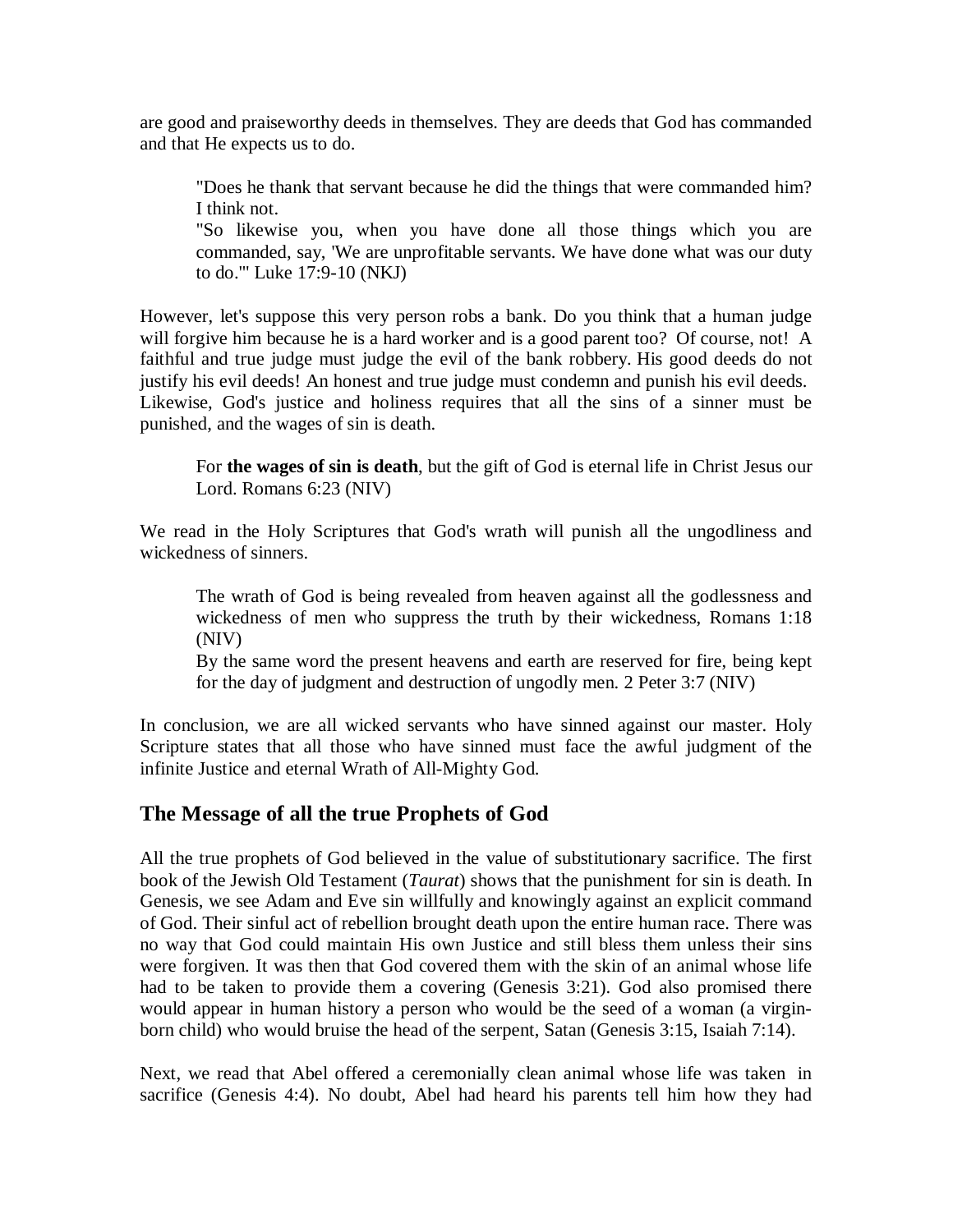sinned and how God had covered them with the skin of a sacrificial animal. He knew that he was a sinner too and that the penalty of sin was death. Therefore, he felt the need to sacrifice the firstborn of his flock to God. The LORD looked with favor upon Abel's sacrificial lamb. Abel knew that the penalty for sin was death and that his good deeds could not appease the justice of God. He recognized that he deserved death, so he sacrificed a lamb as a testimony that he was a sinner who needed a sinless sacrifice to die in his place.

By contrast, Cain offered the good fruits of his own deeds that did not require the shedding of blood to atone for his sins. He was like the Hindus who offer flowers and good fruits to their deities. Throughout world history there have been these two classes of religions: Those who trust their good deeds (Muslims and Hindus) and those who know their sinfulness and recognize their need of a substitutionary sacrifice for sin (the People of the Book).

But Abel brought fat portions from some of the firstborn of his flock. The LORD looked with favor on Abel and his offering, Genesis 4:4 (NIV)

The Prophet Abraham (*Ibrahim*) built various altars to offer sacrifices to God in the Holy Land of promise. In contrast to Muhammad, Abraham believed in the necessity of substitutionary sacrifice for sin.

- 1. Shechem (Genesis 12:6-7)
- 2. East of Bethel (Genesis 12:8)
- 3. Hebron (Genesis 13:18)
- 4. Mount Moriah (Genesis 22:9)

The Prophet Moses was given very detailed and extensive revelations from God about various sacrifices and offerings that had to be observed by the people of Israel.

- 1. Burnt Offering (Leviticus 1)
- 2. Meal Offering (Leviticus 2)
- 3. Peace Offering (Leviticus 3)
- 4. Sin Offering (Leviticus 4)
- 5. Trespass Offering (Leviticus 5)
- 6. Day of Atonement Offerings (Leviticus 16 and 23:27-32)
- 7. The daily evening and morning sacrifices (Exodus 29:38-42)

A sacrificial animal had to be ceremonially clean, such as a sheep, goat, or cow. It could not be an unclean animal like a pig or a camel. God's sacrifice must be ceremonially pure to be a substitutionary sacrifice for sin. Even though the Prophet Abraham had camels (Genesis 24:64), he would never have sacrificed such an unclean animal to God. There is no sacred difference between a swine and a camel, because they were both unclean animals that could never be used for sacrifice. Yet, in contrast to Abraham and Moses, Muhammad dared to sacrifice **camels** to God, as if God would be pleased with an impure sacrifice!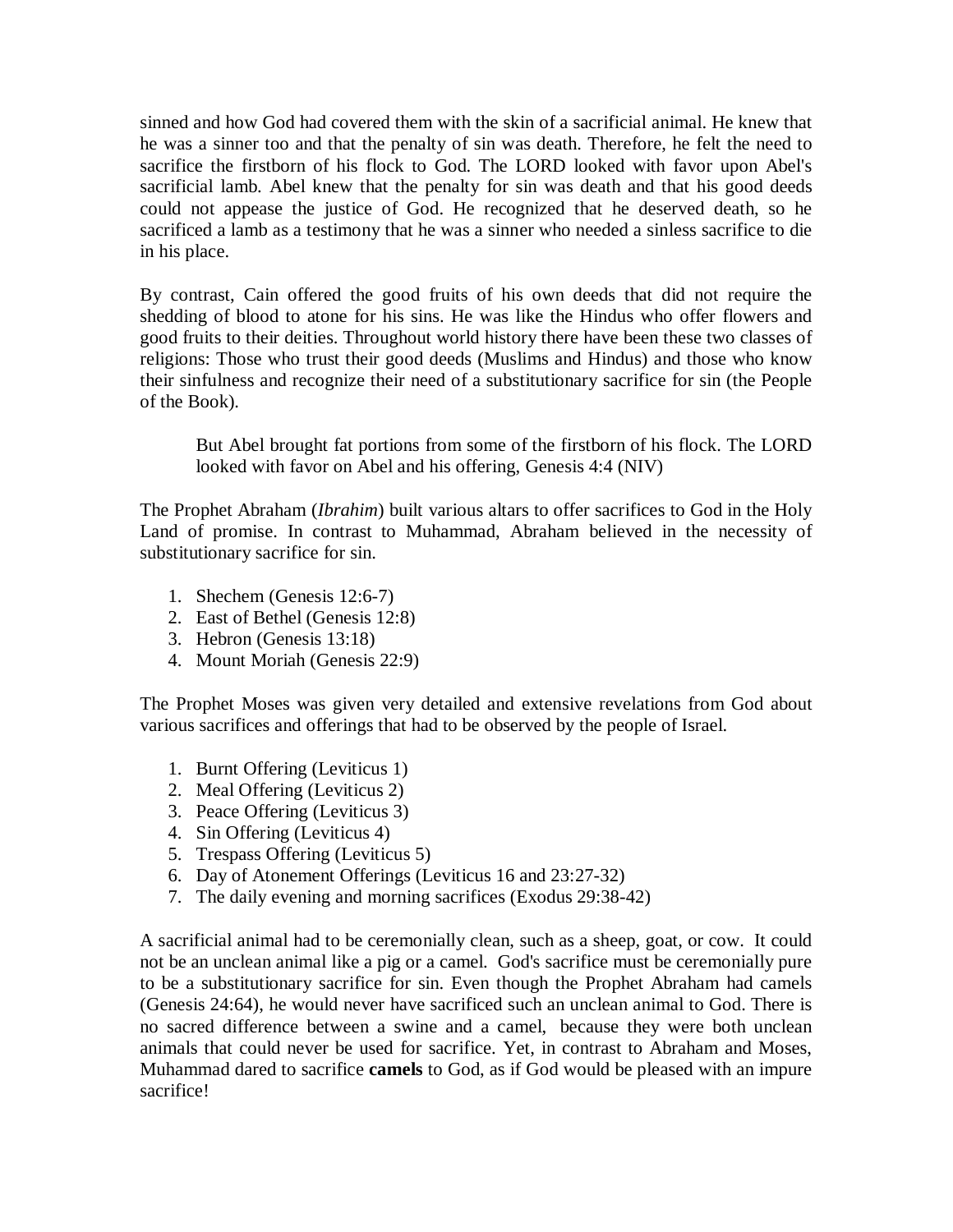However, of those that chew the cud or that have a split hoof completely divided you may not eat the **camel**, the rabbit or the coney. Although they chew the cud, they do not have a split hoof; they are ceremonially unclean for you.

The **pig** is also unclean; although it has a split hoof, it does not chew the cud. You are not to eat their meat or touch their carcasses. Deuteronomy 14:7-8 (NIV)

We could discuss the many holy sacrifices that were offered to God by Job, Noah, Jacob, Gideon, Samuel, King David, King Solomon, etc. However, we will leave this endeavor for another time. We only wish to show that the divine Prophets of Holy Scripture believed in the merit of substitutionary sacrifice. *Tragically, Muhammad and those who follow his teachings reject the most vital message of all the divine Prophets of God.*

I**t is not their meat nor their blood, that reaches Allah**: **it is your piety that reaches Him**: He has thus made them subject to you, that ye may glorify Allah for His Guidance to you and proclaim the good news to all who do right. Al-Hajj 22:37 *Yusufali's translation*

Of course, meat and blood do not reach to God in a crude and literal sense, as if God were hungry for meat and thirsty for blood. For that matter, neither do creeds, prayers, pilgrimages, fastings, nor alms reach to God. In the literal sense, they are all worthless and empty religious rituals. Muhammad did not understand the symbolic significance of animal sacrifice. These sacrificial offerings were meant to teach us that the penalty for sin is death. Only through the death of another is forgiveness of our sins and guilt possible. It was necessary that the Lord Jesus Christ die upon the cross to pay the penalty for our sins. If we reject the sacrificial death of the Lord Jesus, we reject the gift of God's love and the divine means to our eternal salvation.

As a side note, it was no wonder that the Jews of Arabia rejected Muhammad and his claims to be a prophet when they saw him sacrifice **unclean camels** to God.

"'Or if a person touches anything ceremonially unclean— whether the carcasses of unclean wild animals or of unclean livestock or of unclean creatures that move along the ground— even though he is unaware of it, he has become unclean and is guilty. Leviticus 5:2 (NIV)

We must not close this discussion of the Message of the true prophets of God without mentioning the prophet Isaiah. In his divinely inspired writings, he described the coming of the Messiah into this world in the following words.

For to us a child is born, to us a son is given, and the government will be on his shoulders. And he will be called Wonderful Counselor, Mighty God, Everlasting Father, Prince of Peace. Isaiah 9:6 (NIV)

And, more importantly, he foretold that this Messiah would die sacrificially, like a lamb, while bearing the sins and iniquities of us all. Our hearts bow in thankful adoration and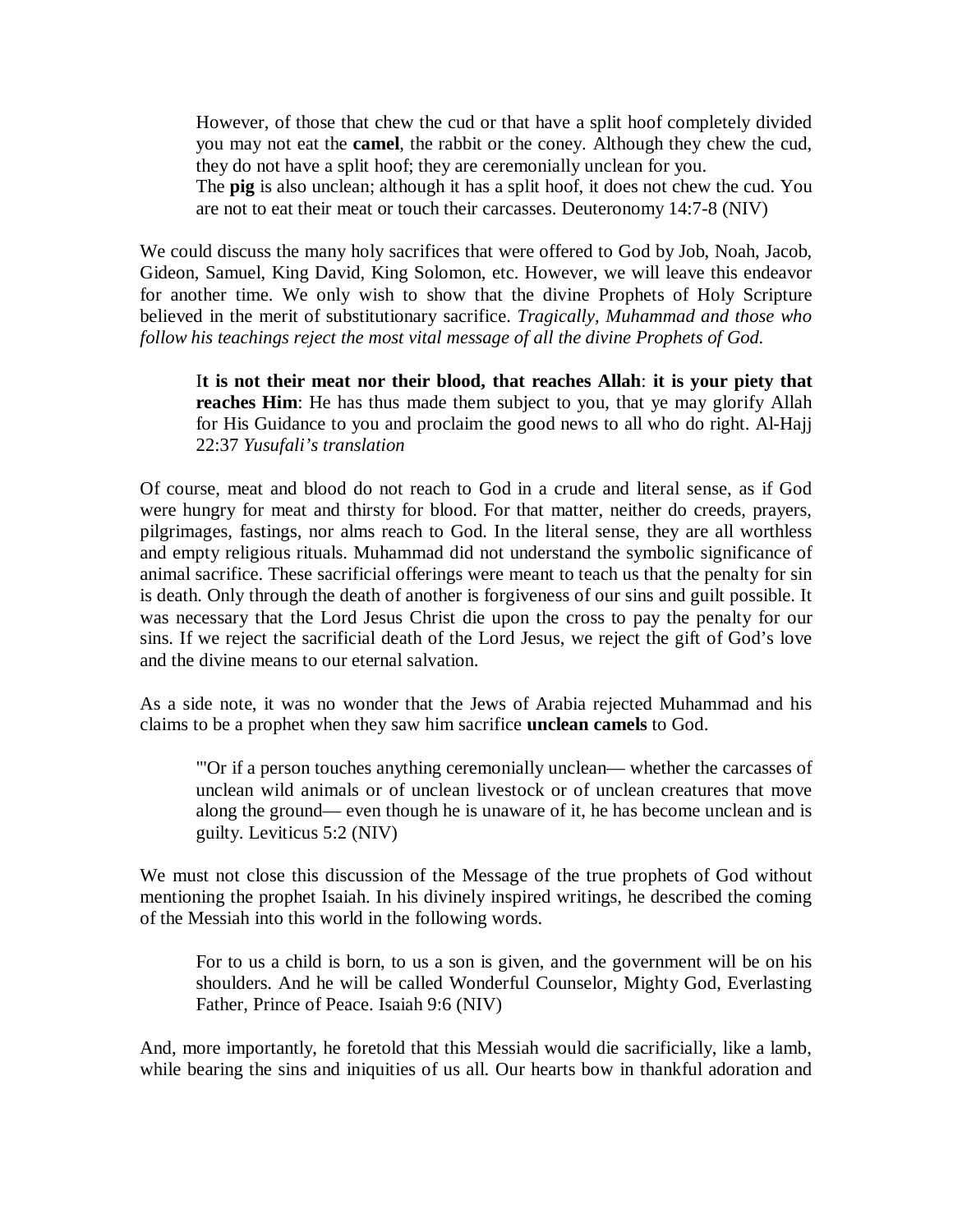holy wonder as we contemplate the humiliation, suffering, and death of the blest and divine Lamb of God who died sacrificially for sinful humanity.

5 But he was pierced for our transgressions, he was crushed for our iniquities; the punishment that brought us peace was upon him, and by his wounds we are healed.

6 We all, like sheep, have gone astray, each of us has turned to his own way; and the LORD has laid on him the iniquity of us all.

7 He was oppressed and afflicted, yet he did not open his mouth; he was led like a lamb to the slaughter, and as a sheep before her shearers is silent, so he did not open his mouth.

8 By oppression and judgment he was taken away. And who can speak of his descendants? For he was cut off from the land of the living; for the transgression of my people he was stricken.

9 He was assigned a grave with the wicked, and with the rich in his death, though he had done no violence, nor was any deceit in his mouth.

10 Yet it was the LORD's will to crush him and cause him to suffer, and though the LORD makes his life a guilt offering, he will see his offspring and prolong his days, and the will of the LORD will prosper in his hand.

11 After the suffering of his soul, he will see the light [of life] and be satisfied; by his knowledge my righteous servant will justify many, and he will bear their iniquities.

12 Therefore I will give him a portion among the great, and he will divide the spoils with the strong, because he poured out his life unto death, and was numbered with the transgressors. For he bore the sin of many, and made intercession for the transgressors. Isaiah 53:5-12 (NIV)

Thus, the Old Testament scriptures anticipated the coming of the Lord Jesus Christ into the world. These ancient scriptures present an elaborate system of animal sacrifices that showed the seriousness of sin and the necessity of substitutionary sacrifice. They showed there was a coming Savior who would be divine, virgin-born, and sinless. They foretold that this Savior would be the Lamb of God who would die sacrificially for sinners and be the true reality that would give meaning and significance to the sacrifices of Abel, Abraham, and Moses and all the rest of the prophets of Holy Scripture.

### **Primary Purpose**

Now the primary purpose of the divine Son coming into human history was to provide the means whereby salvation may be offered to sinners. This does not mean there were not other wide and glorious purposes too. But, the primary purpose was the redemption of sinners. All the writers of the New Testament link salvation with the blessed person of the Messiah.

She will give birth to a son, and you are to give him the name Jesus, because **he will save his people from their sins**." Matthew 1:21 (NIV)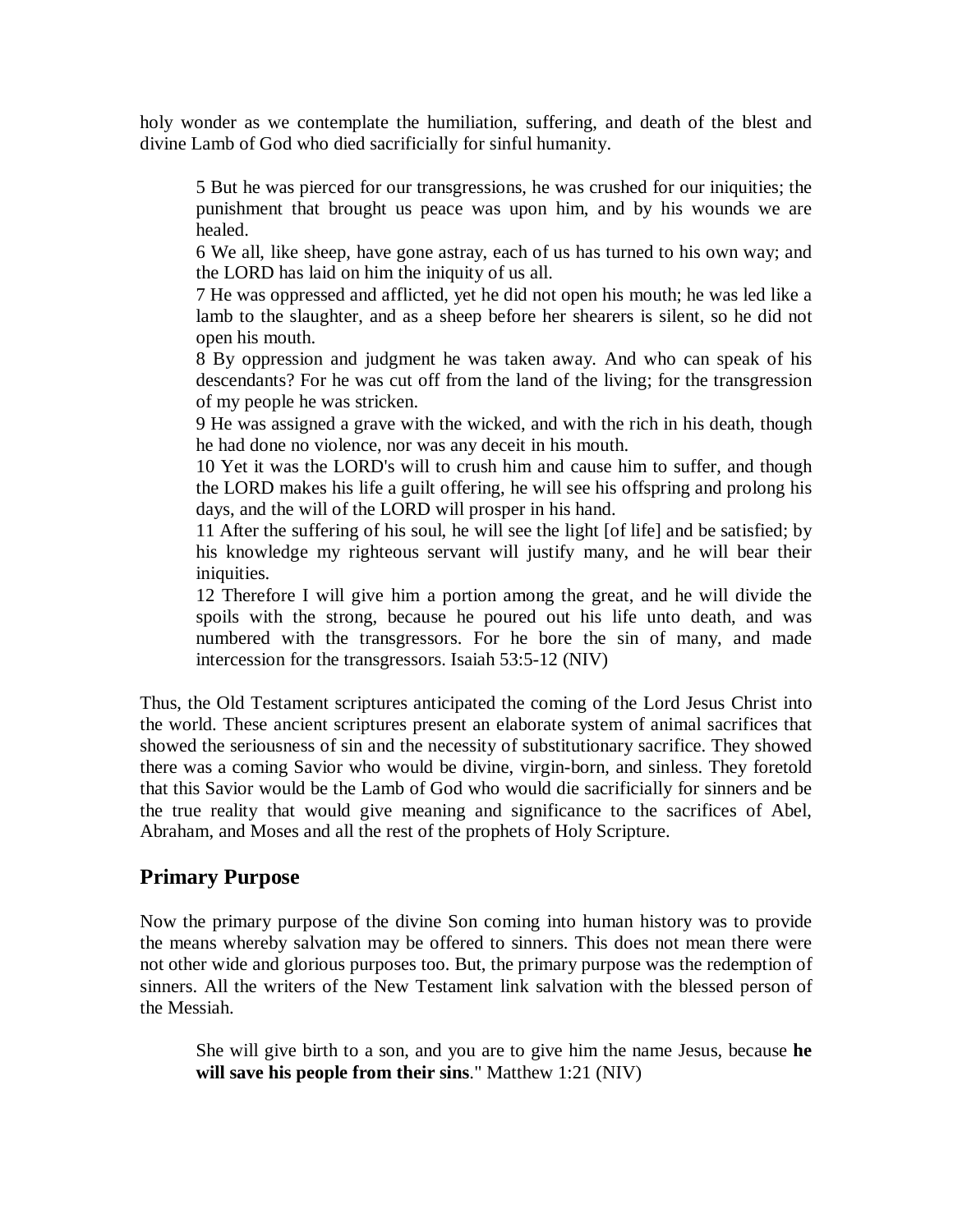For even the Son of Man did not come to be served, but to serve, and t**o give his life as a ransom for many**." Mark 10:45 (NIV)

For the Son of Man came to seek and **to save what was lost**." Luke 19:10 (NIV)

"For **God so loved the world that he gave his one and only Son, that whoever believes in him shall not perish but have eternal life**.

For God did not send his Son into the world to condemn the world, but to save the world through him.

Whoever believes in him is not condemned, but whoever does not believe stands condemned already because he has not believed in the name of God's one and only Son. John 3:16-18 (NIV)

... I live by faith in the Son of God, who loved me and **gave himself for me**. Galatians 2:20 (NIV)

Here is a trustworthy saying that deserves full acceptance: **Christ Jesus came into the world to save sinners**— of whom I am the worst. 1 Tim 1:15 (NIV)

but in these last days he has spoken to us by his Son, whom he appointed heir of all things, and through whom he made the universe.

**The Son** is the radiance of God's glory and the exact representation of his being, sustaining all things by his powerful word. After he **had provided purification for sins**, he sat down at the right hand of the Majesty in heaven. Hebrew 1:2-3 (NIV)

Because Islam rejects the vital doctrine of the deity of Christ, it must reject Christ's substitutionary death upon Calvary's cross too. Like Cain and the pagans, they are left with the sacrifices of their own good works. Their rejection conflicts with **the most important message of all the ancient Holy Prophets, namely, that death was the penalty for sin and that a substitutionary sacrifice was necessary to atone for one's sins.** 

## **Infinite Justice**

On the one side is God who never compromises His infinite Justice and Holiness, and on the other side are sinners who have done wickedly and deserve the wrath of God. There is no sinless human being who can step forward to be a mediator between God and humankind. The prophets cannot intercede and remove the evil deeds of sinners, because they are sinners too. The prophets need to have their sins removed as much as anyone else. If this were the end of the matter, the situation for sinners would be utterly hopeless, and they would necessarily face the eternal wrath of All-Mighty God because of their sins and transgressions.

## **Image & Likeness of God**

In contrast to the brute animals, Holy Scripture states that human beings were created in the *image* (tselem בצלמנו (and *likeness* (demuwth כדמותנו (of God. This is an important point to observe because these uniquely human features make it possible for the Second Person of the Trinity to take a truly human nature.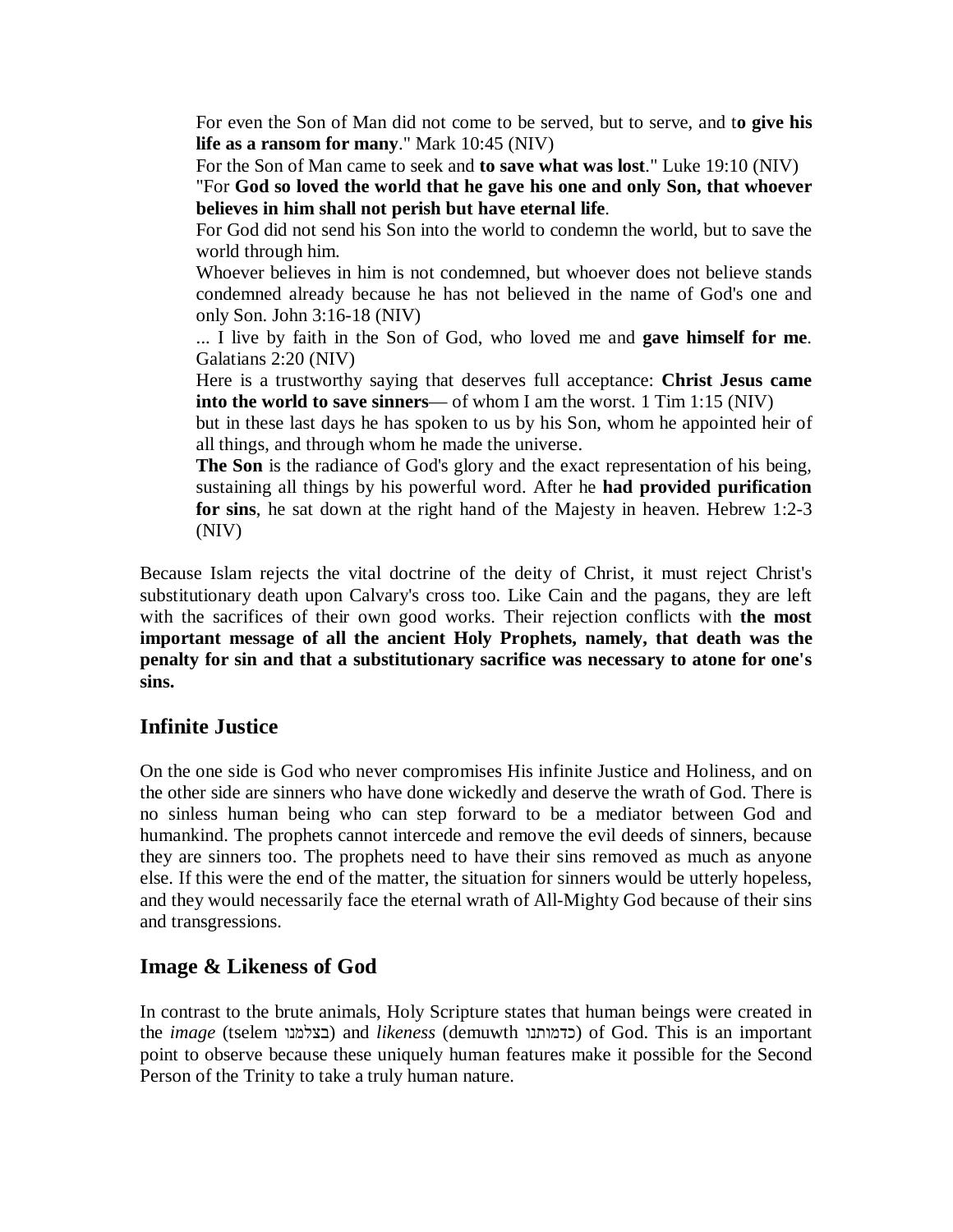Then God said, "Let us make man in **our image**, in **our likeness**, and let them rule over the fish of the sea and the birds of the air, over the livestock, over all the earth, and over all the creatures that move along the ground."

So God created man in his own image, in **the image of God** he created him; male and female he created them. Genesis 1:26-27 (NIV)

"Whoever sheds the blood of man, by man shall his blood be shed; for in **the image of God** has God made man. Genesis 9:6 (NIV)

and to put on the new self, **created to be like God** in true righteousness and holiness. Ephesians 4:24 (NIV)

and have put on the new self, which is being renewed in knowledge in the **image of its Creator**. Colossians 3:10 (NIV)

With the tongue we praise our Lord and Father, and with it we curse men, who have been made in **God's likeness**. James 3:9 (NIV)

None of the other animals that God spoke into being was created in the *image* and *likeness* of God. Of course, animals have hearts, teeth, skin, eyes, ears, etc., so the image and likeness of God does not consist in these physical properties. The distinctive feature of human beings is that they possess an immaterial, rational mind or intellect. It is this feature that bears the image of the All-Mighty. God is a spiritual being who is infinite in knowledge and wisdom. Human beings are creatures who possess knowledge and wisdom finitely. St. Augustine (354-430 A.D.) wrote in his work entitled, *De Genesi ad Litteram*, the following.

The pre-eminence of man consists in this, that God made him to His own image by giving him an intellect by which he surpasses the beasts.... ... what is the basis of man's greater dignity except that he was created in the image of God? This was not, however, in his body but in his intellect,  $\ldots$ <sup>6</sup>

St. Thomas Aquinas (1225?-1274 A.D.) agreed with the teachings of St. Augustine and taught that the image of God signifies that human beings possess an intellectual nature.

**I answer that**, Since man is said to be the image of God by reason of his intellectual nature, he is the most perfectly like God according to that in which he can best imitate God in his intellectual nature.<sup>7</sup>

The famous Jewish philosopher, Moses Maimonides (1135-1204 A.D.), in his book, *The Guide For the Perplexed* (original in Arabic*, Dalalat alHa'irin;* translated into Hebrew, *Moreh Nebuchim*), discussed the meaning and significance of the Hebrew words, *tselem* and *demuwth*. In his philosophic work, Maimonides stated that the image and likeness of God relate to the fact that human beings have a *finite intellectual mind*, while the Almighty has an *infinite intellectual mind*. The finite and infinite cannot be identical in truth, yet, the spiritual and intellectual nature of the human mind bears a correspondence to the spiritual and intellectual nature of the divine mind. In addition, Maimonides stated explicitly that the expressions the image (*tselem*) and likeness (*demuwth*) of God only refer to the intellectual nature of the divine and human mind. They don't imply that the Supreme Being possesses a material body like human beings do.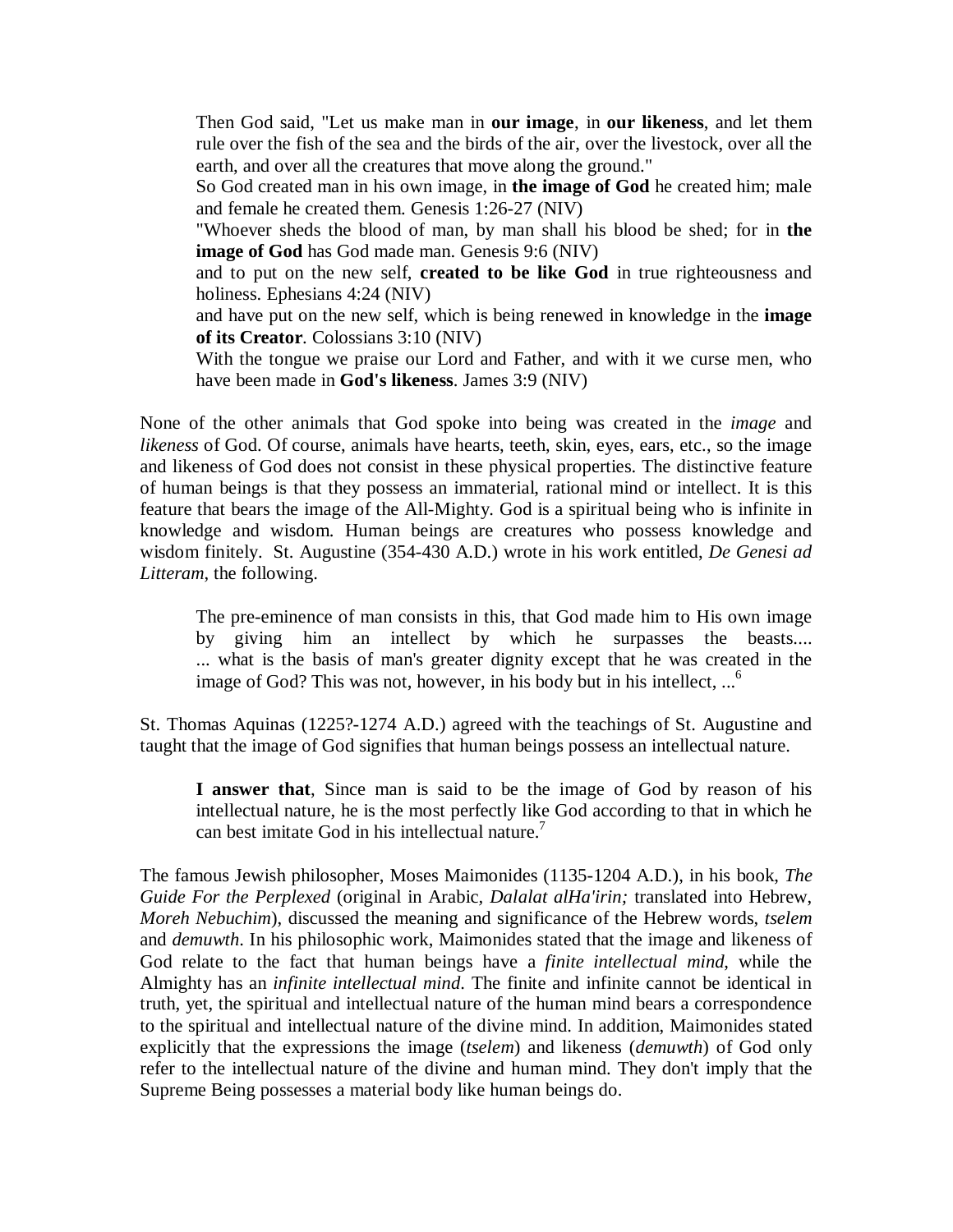As man's distinction consists in a property which no other creature on earth possesses, *viz*, intellectual perception, in the exercise of which he does not employ his senses, nor move his hand or his foot, this perception has been compared though only apparently, not in truth—to the Divine perception, which requires no corporeal organ. On this account, i.e., on the account of the Divine intellect with which man has been endowed, he is said to have been made in the form and likeness of the Almighty, but far from it be the notion that the Supreme Being is corporeal, having a material form.<sup>8</sup>

Thus, God endows human beings with a spiritual and intellectual mind that no other bodily creature possesses. Furthermore, God is a being who is spiritual and intellectual too. Because the divine mind and the human mind are both intellectual, spiritual, and non-material, Holy Scripture states humans were created in the image and likeness of God. Their difference is the difference between the infinite and the finite. Yet, their minds belong to the same immaterial order of existence, and they both possess an intellectual and spiritual nature.

The concept that humans are superior to brute animals is affirmed in the Qur'an. It states that God breathed into Adam of His Spirit. In his note on Sura Al Hijr 15:29 (No. **1968**) 9 , Yusuf Ali states that Allah breathed into Adam His Spirit and that this imparted to him *a faculty with God-like knowledge and will*. Since Muhammad's creation story was gleaned from the Genesis accounts narrated by the Jews who inhabited the Arabian Peninsula, we should not be surprised to read this Muslim scholar's affirmation that humans have a spiritual and intellectual faculty.

So, when I have made him and have **breathed into him of My Spirit**, do ye fall down, prostrating yourselves unto him." Sura Al Hijr 15:29 (Pickthal's translation)

And when I have fashioned him and **breathed into him of My spirit**, bow before him in homage. Sura Al Hijr 15:29 (Ahmed Ali's translation)

"When I have fashioned him (in due proportion) and **breathed into him of My spirit**, fall ye down in obeisance unto him." Sura Sad 38:72 (Yusuf Ali's translation)

When I have shaped him, and **breathed My Spirit in him**, fall you down, bowing before him!' Sura Sad 38:72 (Arthur Arberry's translation)

**1968**. Among other passages where the creation of Adam is referred to *cf*. the following: 2:30-39; 7:11-25. Note that here the emphasis is on three points: (1) the breathing of Allah's Spirit in man, i.e., t**he faculty of God-like knowledge and will**, which, if rightly used, would give man superiority over other creatures; ..." (Yusuf Ali's commentary note) [emphasis added]

Therefore, the Qur'an recognizes the spiritual nature of human beings who are superior to animals, because they possess an intellectual and spiritual soul.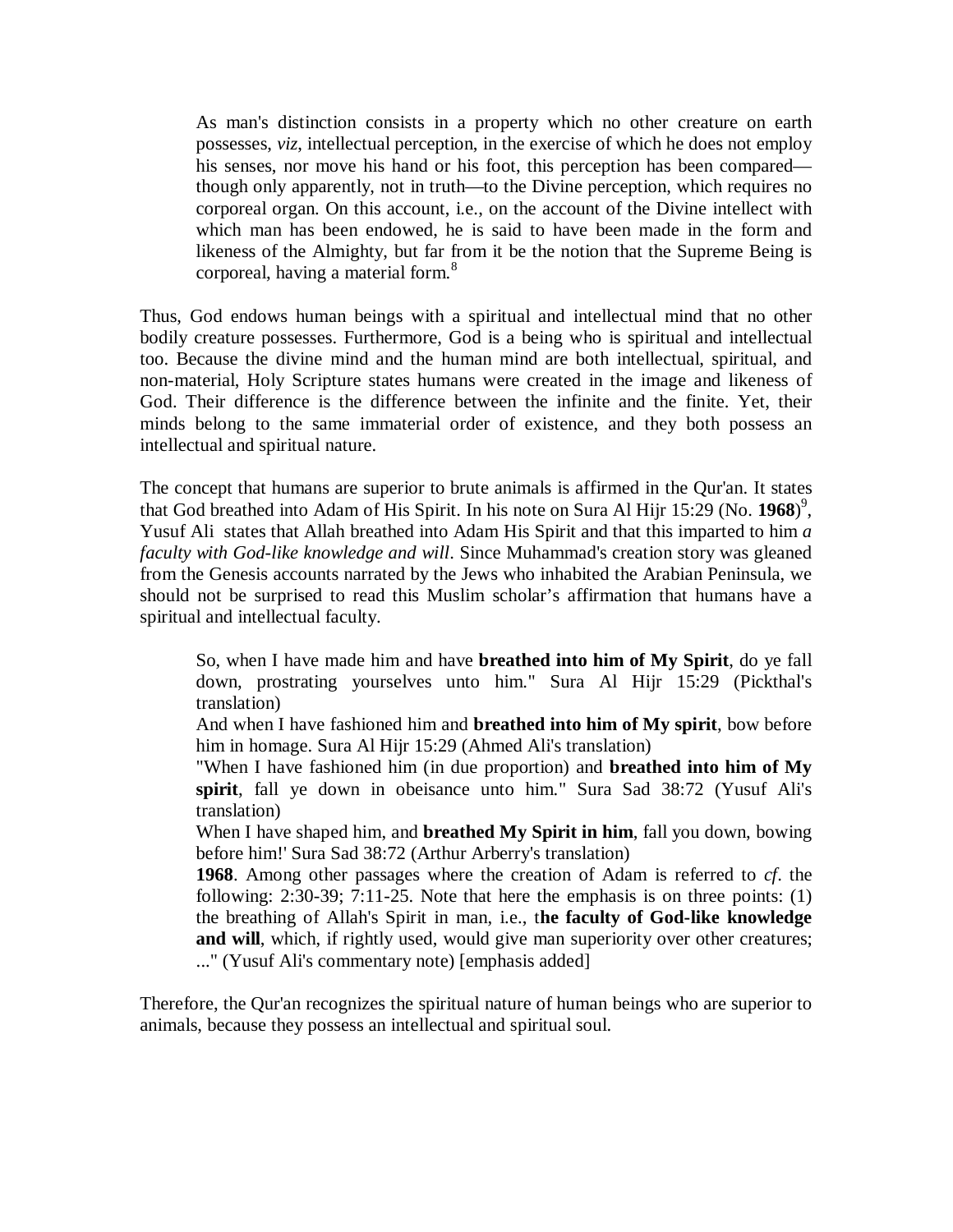While it appears that Muslims should accept that human beings were created in the image and likeness of God, a cautionary note should be mentioned here. This is because the Qur'an also claims there is nothing like unto God.

There is nothing whatever like unto Him, and He is the One that hears and sees (all things). (ash-Shura 42:11) And there is none like unto Him. al-Ikhlas 112:4 Invent not similitudes for Allah: for Allah knoweth, and ye know not. an-Nahl 16:74 (Yusuf Ali's translation)

Consequently, some Muslims—not all Muslims—state that our human ideas about God bear no correspondence to God's reality because He is so infinitely transcendent beyond our finite human minds.

This position is logically incoherent, because these Muslims claim that the Qur'an gives us true knowledge of God. However, if human language were not capable of expressing the truth of God, then neither can the Qur'an express divine truth, because it must use human language to communicate its truth claims. For example, the Qur'an describes the justice of God, but the human word for justice must correspond to the Qur'an's meaning for justice in order for the Qur'an to be meaningful to us. And, if it does not, then the Qur'an's word for justice is merely an interesting sound, since it bears no relationship to our understanding of justice. As a result, we only know that God's justice is not justice as we understand it. We understand human justice to be equity, fairness, righteousness, and getting one's due. Consequently, if human words do not express a likeness to God, then terms like justice, righteousness, all mighty, Creator, infinite, etc, tell us nothing about the true nature of God. If this view were true, then the God of Islam is very much like the Unknown God of the ancient pagan Greeks (Acts 17:23).

For as I walked around and looked carefully at your objects of worship, I even found an altar with this inscription: TO AN UNKNOWN GOD. Now what you worship as something unknown I am going to proclaim to you. Acts 17:23 (NIV)

By contrast, since God is the Creator of the human ear and mouth, can He not communicate true knowledge concerning Himself? The answer is obviously yes. God is not limited, and He has the ability to express truth to us. The prophet Moses was rebuked with these words.

The LORD said to him, "Who gave man his mouth? Who makes him deaf or mute? Who gives him sight or makes him blind? Is it not I, the LORD? Now go; I will help you speak and will teach you what to say." Exodus 4:11-12 (NIV)

#### **Divine Incarnation**

Since human nature possesses the image and likeness of the Divine, it is logically possible for the Word to take upon Himself human nature (John 1:1, 14). The person of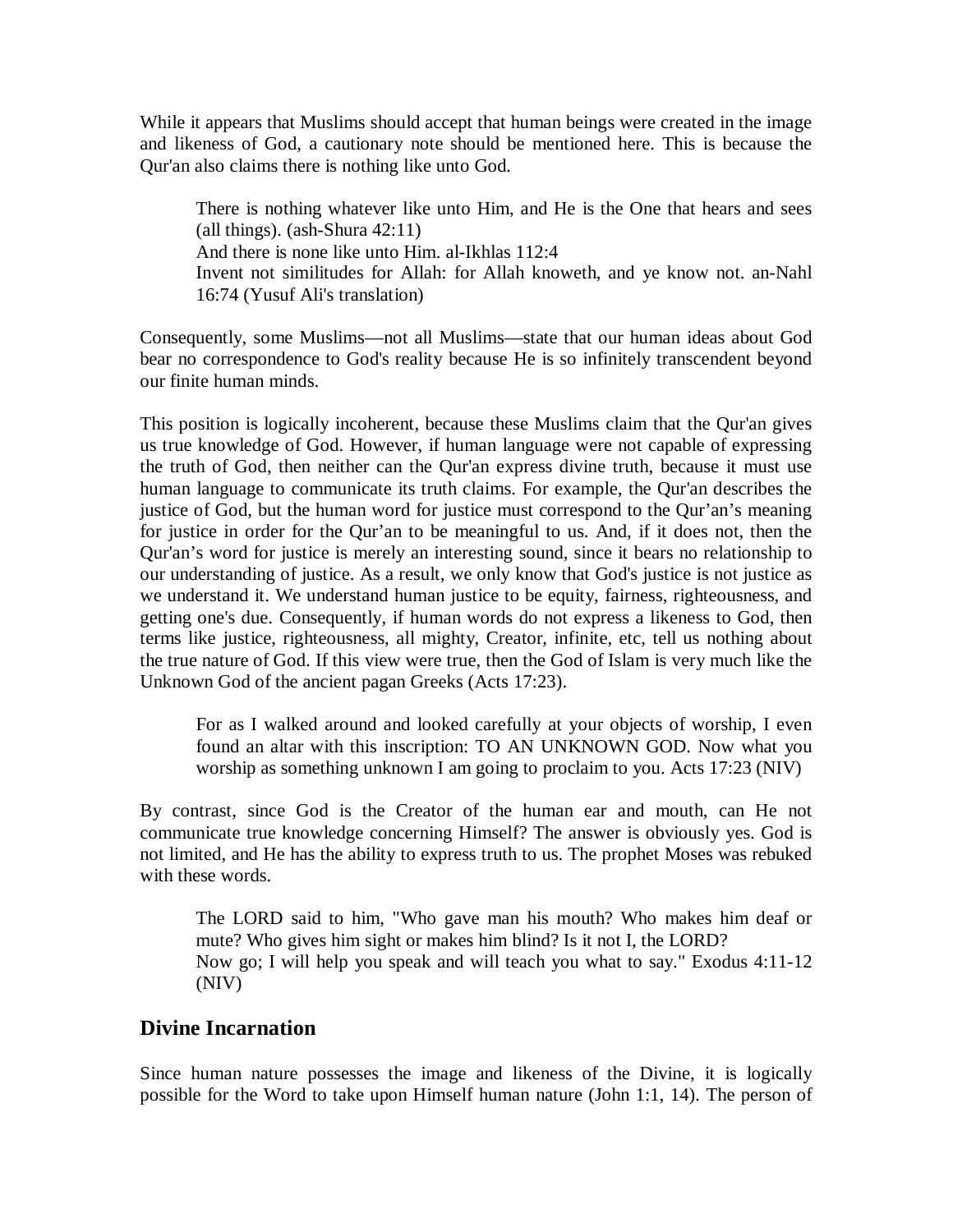the Lord Jesus Christ is from above, divine, infinite, eternal, and immaterial, while His finite material body and human nature were from the Virgin Mary. St. Cyril distinguished between 1) the divine person of the Son who is eternal and did not have a beginning with the virgin and 2) the human body and rational soul whose temporal origin was from the Holy Spirit and the Virgin Mary.

This expression, however, 'the Word was made flesh' [John 1:14], can mean nothing else but that he partook of flesh and blood like to us; he made our body his own, and came forth man from a woman, not casting off his existence as God, or his generation of God the Father, but even in taking to himself flesh remaining what he was. This the declaration of the correct faith proclaims everywhere. This was the sentiment of the holy Fathers; therefore they ventured to call the holy Virgin, the Mother of God, not as if the nature of the Word or his divinity had its beginning from the holy Virgin, but because of her was born that holy body with a rational soul, to which the Word, being personally united, is said to be born according to the flesh" Cyril of Alexandria, *First Letter to Nestorius*, A.D. 430.

Often, Muslims object and claim, "It is impossible for a finite body to be indwelt by an infinite Being." The term '*finite body*' refers to the spatial dimensions of a material body. So, for the Muslim's objection to stand, the term, '*infinite Being*,' would have to refer to spatial dimensions too. If God were a material Being who is extended infinitely in all directions, then all the universe would have to be God. In this case, the Muslim himself, as well as every other being in the universe, would be God. In other words, the God of Islam would be identical with the universe. The Muslim's line of argumentation is the same rationale that believers in pantheism and New Age philosophy use to argue that everything and everyone is God. It's surprising when we hear Muslims use pantheistic arguments against the possibility of divine incarnation. On the other hand, when a Christian states that God is infinite, he is referring to a non-dimensional infinite, such as, an infinite mind, truth, love, goodness, justice, mercy, etc. In this case, there is no logical inconsistency to claim that a non-dimensional infinite can be present within a finite dimension.

Because human nature was created in the image and likeness of God and because it is a spiritual and immaterial substance, it is assessable and convenient for the divine Word to assume human form. This divine condescension provided the means for the Word to display the infinite love of God in human experience and to become the substitutionary sacrifice for sinners.

The Word became flesh and made his dwelling among us. We have seen his glory, the glory of the One and Only, who came from the Father, full of grace and truth. John 1:14 (NIV)

#### **Finite humanness**

Since humans are the ones who have sinned, it must be someone who possesses a human nature who pays the penalty for sin. However, a mere human being—even if sinless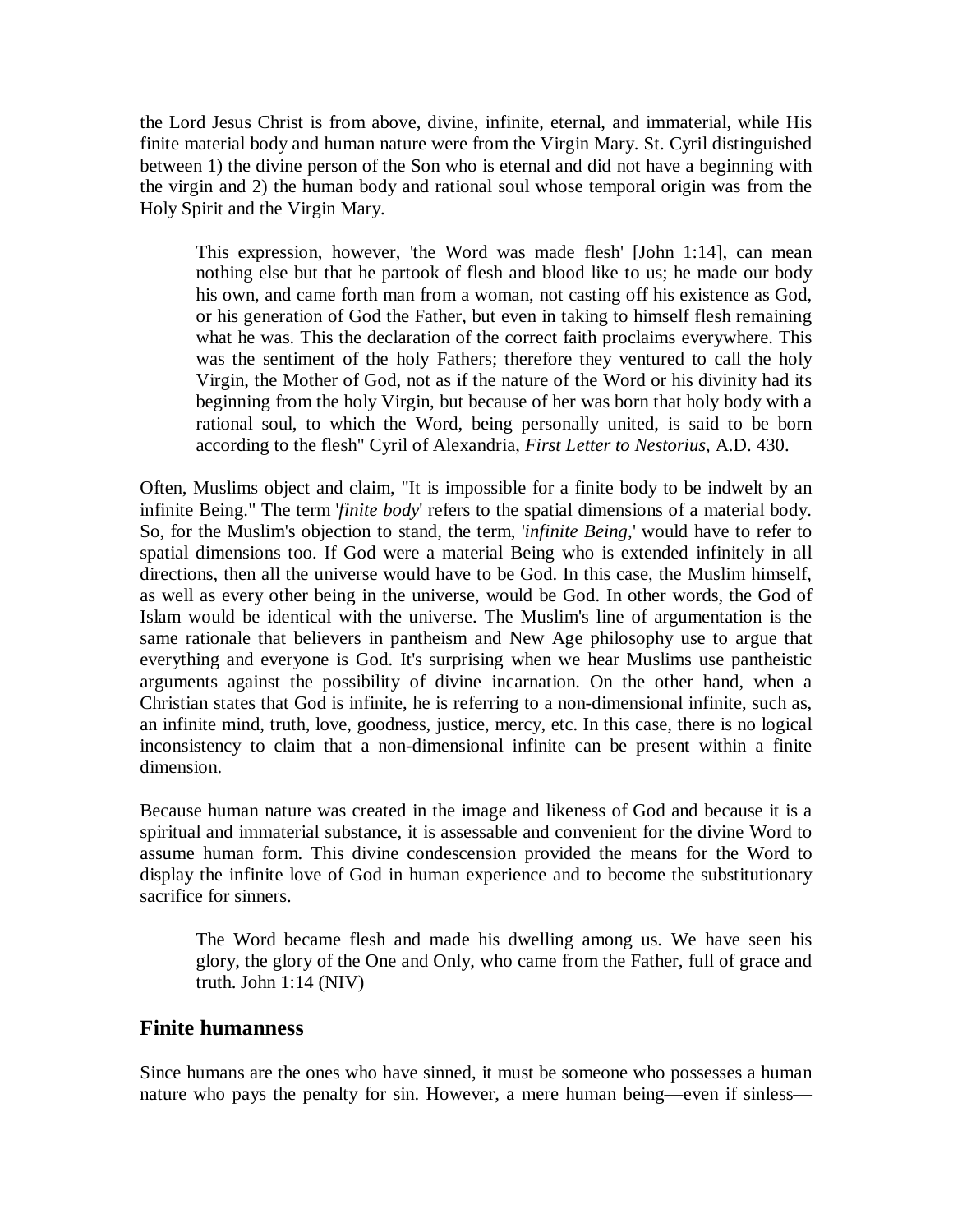cannot pay the infinite price that God's infinite justice requires. In fact, even if a person were sinless, it would only mean that he would not have to die himself. But, if a person sinned, he would have to die for his own sins. In the Holy scriptures the Mosaic Law states that "each is to die for his own sins" (2 Chronicles 25:4).

Fathers shall not be put to death for their children, nor children put to death for their fathers; **each is to die for his own sin**. Deuteronomy 24:16 (NIV)

Perhaps, one might imagine that a sinless person could then bear the judgment for someone else's sins. But, this would not be sufficient for anyone else's sins. Consequently, a single sinless human being would not be able to satisfy God's infinite standard of justice for the entire human race.

So, if redemption were to be made available to every human being, there seems to be an insurmountable obstacle to overcome. First, a person with a human nature must accomplish the means of salvation. But, every human being has proved to be a sinner and not capable of redeeming himself, let alone anyone else. Furthermore, even if a sinless human being were found who was willing to be a substitutionary sacrifice, his finite selfsacrifice could not atone for more than one other person. Thus, it seems that human beings are necessarily lost, doomed, and condemned to hell.

Perhaps, someone might argue there were other beings, such as angels, who could suffer the penalty for the sins of human beings. Such a solution would satisfy the need to punish sin, but it would not be a transaction between the offender and the offended. It is human nature that has fallen and that needs to be elevated again to have fellowship with the divine. Hence, ultimately it needs to be a person who possesses a human nature as well as a person who satisfies the infinite demands of God's righteousness by being divine Himself.

## **Mediator's dual role**

The Mediator must present the invisible God to us in a finite manner as well as represent us before God in an infinite manner. There needs to be a perfect human being whose death would have the ability to atone for the sins of many while satisfying God's infinite justice.

- 1. Since God is infinite and invisible and we are finite creatures, God must communicate with the human race in a finite manner. The incarnation of the Son perfectly fulfills this requirement, because the infinite Word assumed the finite conditions of human existence. By taking human nature, the Word came into the world and was the perfect display of God's love and mercy in terms that finite human beings can understand and appreciate.
- 2. God's justice is infinite, so the payment for sin must be infinite too. Because the Lord Jesus Christ is the divine Son who possesses a human nature, he could be a human sacrifice for sins with an infinite and divine value.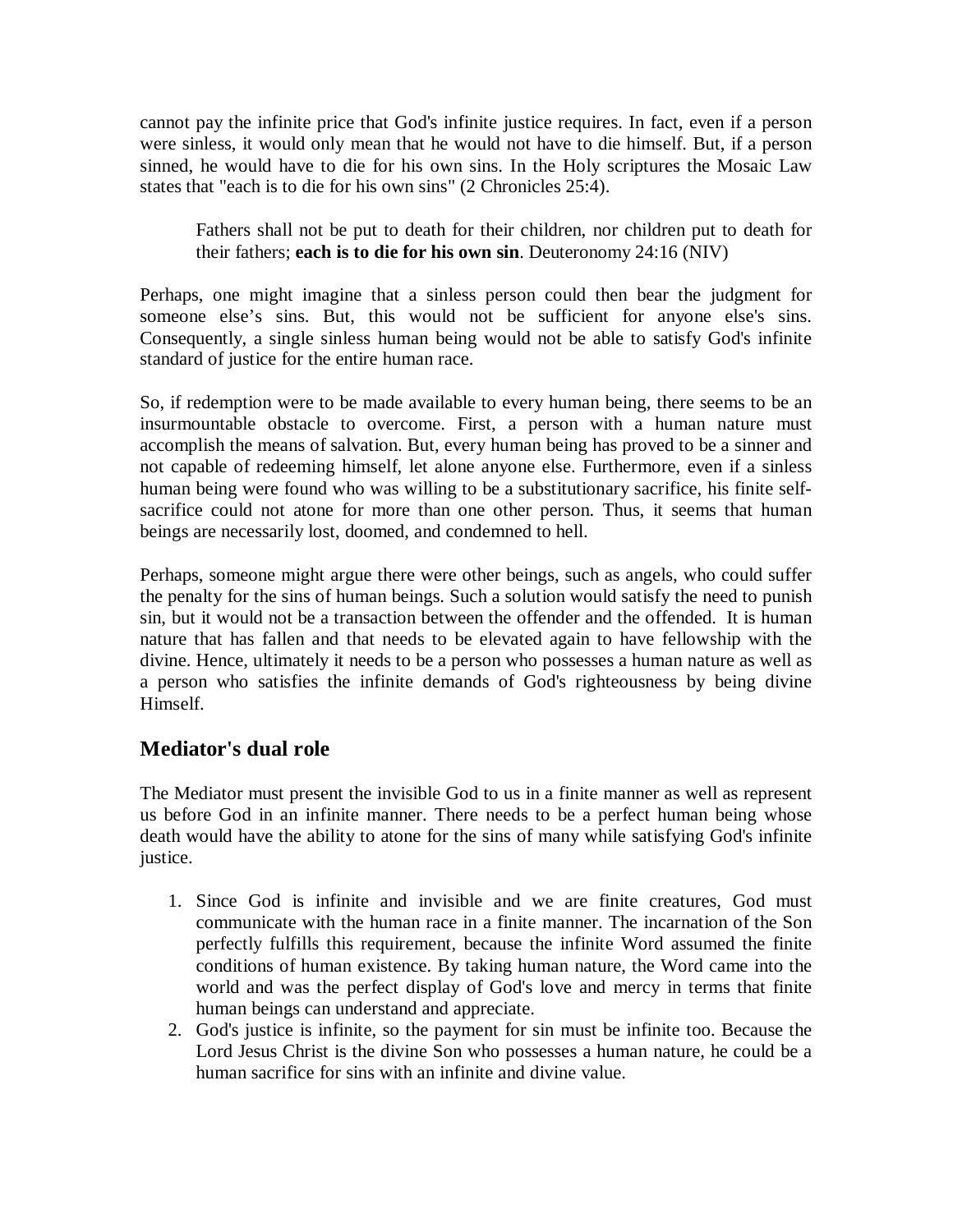Hence, we see that the Incarnation of the Word in human flesh bridges the gulf between the transcendence of God and the finiteness of sinful humanity. We see the full expression of the love of God in the person of the Lord Jesus Christ, and His substitutionary death that has sufficient value to satisfy the infinite requirements of God's justice.

## **Conclusion**

Since Islam rejects the Deity of the Lord Jesus Christ, it must reject God's gift of love to the world, His beloved Son—the Lord Jesus Christ—who was sent to be the Savior of the world. Islam has no divine plan of atonement or redemption for guilty sinners.

Our heart's desire is that you will not reject the blest Lamb of God who came into this world to be your Savior. He suffered, bled, and die for you, so you can be redeemed from your sins and be with Him in paradise.

"For God so loved the world that he gave his one and only Son, that whoever believes in him shall not perish but have eternal life. John 3:16 (NIV)

#### **Worthy, O Lamb of God, art Thou, That every knee to Thee should bow.**

Thou are the everlasting Word, The Father's only Son; God manifest, God seen and heard, The heaven's beloved One;

In Thee most perfectly expressed, The Father's self doth shine; Fulness of Godhead too: the Blest, Eternally divine.

Image of the Infinite Unseen, Whose being none can know; Brightness of light no eye hath seen, God's love revealed below,

The higher mysteries of Thy fame The creature's grasp transcend; The Father only Thy blest name Of Son can comprehend.

Yet loving Thee, on whom His love Ineffable doth rest, The worshippers, O Lord, above, As one with Thee, are blest: